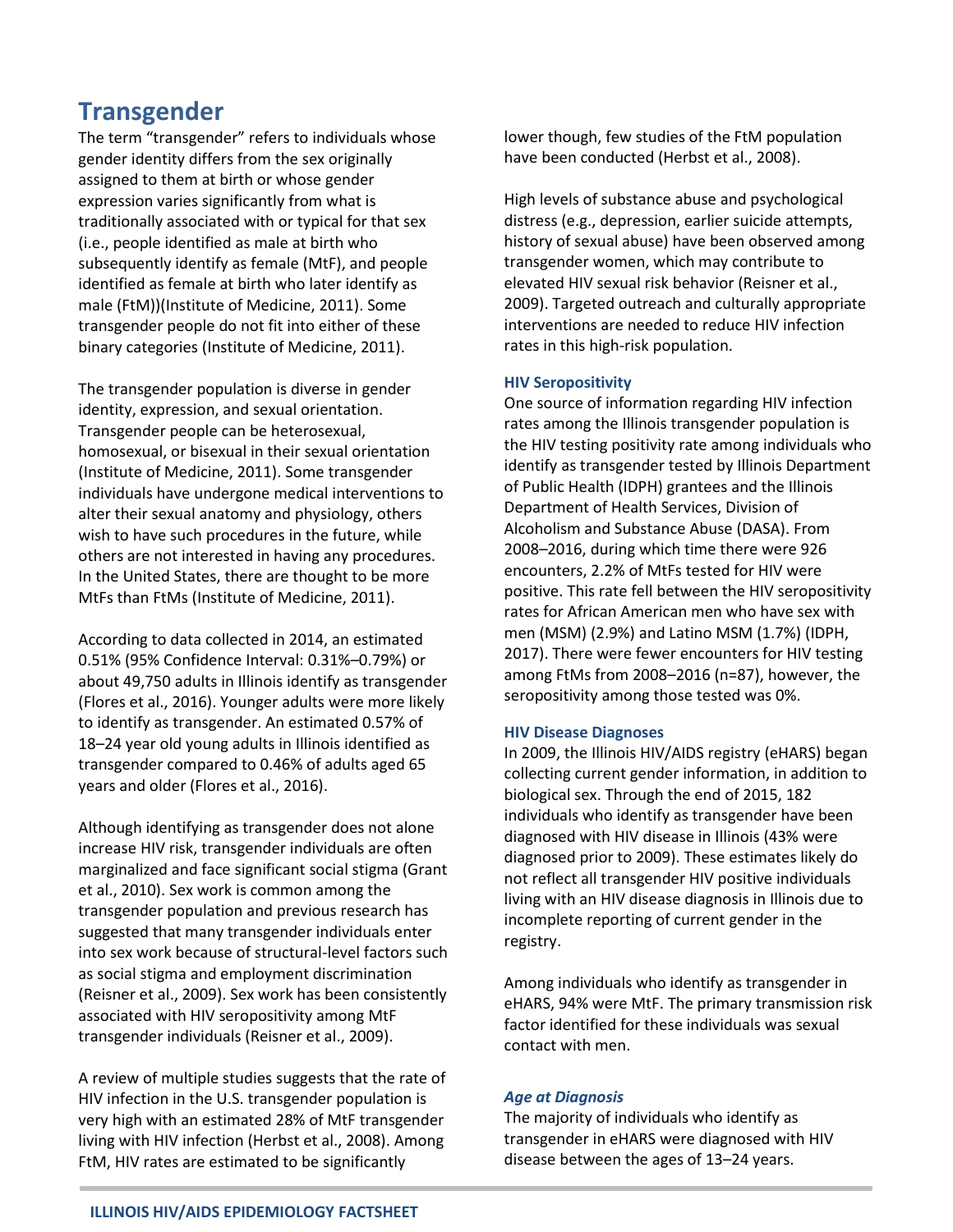## **Figure 1. Number of Individuals who Identify as Transgender Diagnosed with HIV Disease by Age Group, Illinois, 1986–2015**



**Source:** Illinois Department of Public Health, June, 2016

### *Race/Ethnicity*

The majority of HIV disease diagnoses among individuals who identify as transgender were among non-Hispanic blacks. This was true for both FtM and MtF individuals.

# **Figure 2. Number of Individuals who Identify as Transgender Diagnosed with HIV Disease by Race/Ethnicity, Illinois, 1986–2015**



**Source:** Illinois Department of Public Health, June, 2016

Based on IDPH testing data, among individuals who identify as MtF, seropositivity rates were higher among NH blacks than among NH whites and Hispanics from 2008–2014 (IDPH, 2017).

## **Persons Living with HIV Disease**

At the end of 2015, there were 171 individuals who identified as transgender living with an HIV disease diagnosis in Illinois. The majority resided in Chicago, with the second highest number residing in suburban Cook County, followed by St. Clair County.

# **Figure 3. Number of Individuals who Identify as Transgender Living with HIV Disease, by Region, Illinois, 2015**



**Source:** Illinois Department of Public Health, June, 2016

## *Current Age*

Although most transgender individuals were diagnosed with HIV disease from ages 13–24 years (see Figure 1), the majority of the transgender individuals living with HIV disease in 2015 were 25– 39 years of age

# **Figure 4. Number of Individuals who Identify as Transgender Living with HIV Disease by Current Age, Illinois, 2015**



**Source:** Illinois Department of Public Health, June, 2016

## **Continuum of Care**

Compared to the overall population of people living with HIV disease (PLWHA) in Illinois, people who identify as transgender had a lower rate of linkage to HIV care (75% vs. 82%). However, the rate of viral suppression among transgender individuals was higher (56% vs. 40%), as was the level of retention in